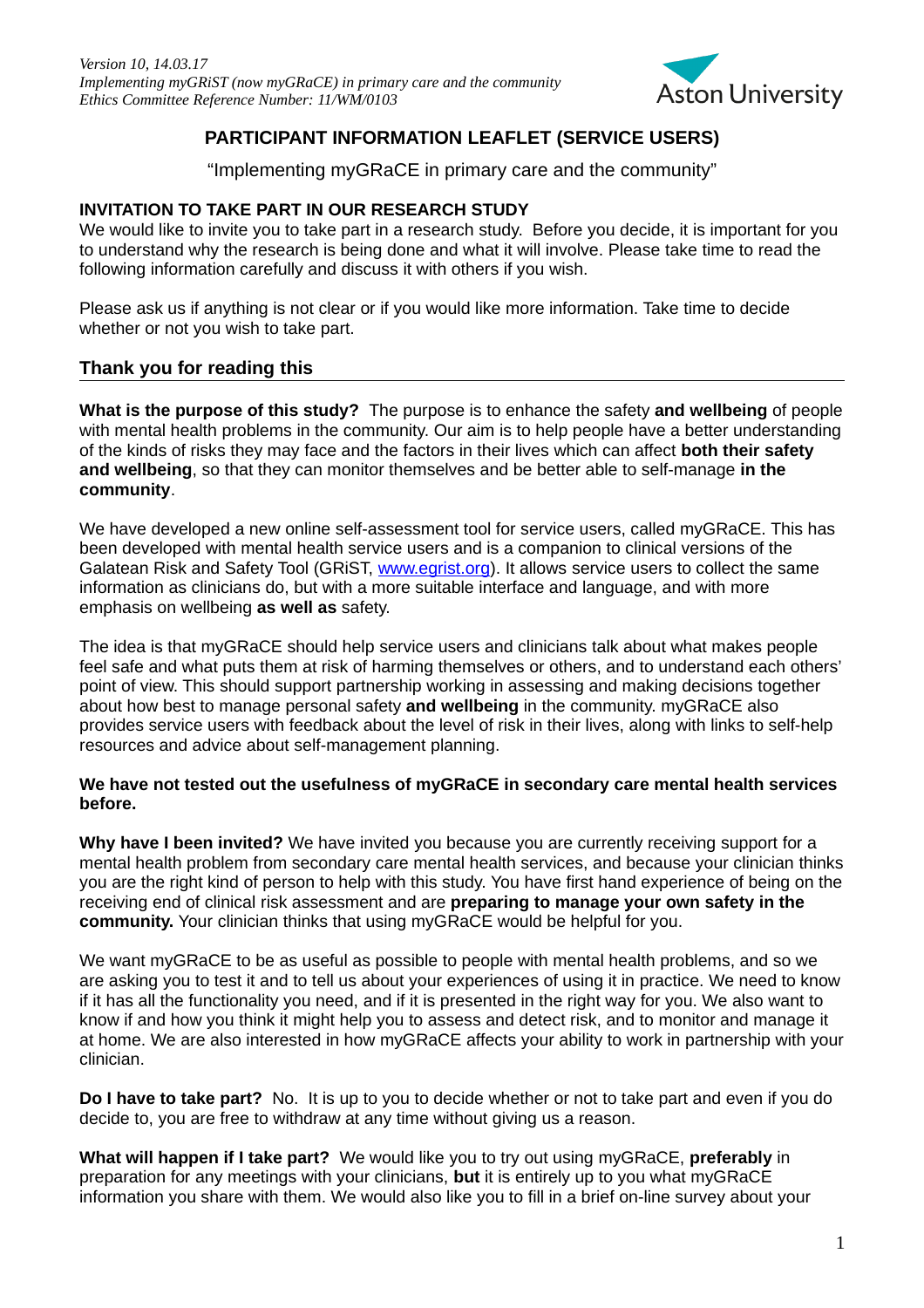

experiences of using myGRaCE. **Your feedback will help us to improve myGRaCE so that many more service users like yourself can benefit from it in the future.**

**If you find myGRaCE helpful, you can carry on using it as often as you like in your own time. You can also send us feedback via the survey as often as you like. The more feedback we get, the more we can improve myGRaCE.**

Your clinician will tell you about the study and **a member of the research team will talk through this information sheet with you. A copy of this information sheet will also be available online and you can ask the research team further questions too. A research team member** will **demonstrate myGRaCE to you and** give you details about how to login to the myGRaCE website **and how to give consent to take part online**. If you do decide you would like to take part, **they will help you to open your own account so that you can** just login and follow the instructions there. You will be asked to fill in an on-line consent form before being directed to myGRaCE.

#### **From time to time you will receive emails from myGRaCE. They are designed to help and encourage you, by reminding you about how to use myGRaCE and how to give feedback, for example. You can unsubscribe from receiving these at any time if you wish.**

**What do I have to do?** First, we would like you to take some time to think about whether you would be willing to take part in the study. Take as much time as you need to decide and talk it over with your family or your clinician, or with a member of the research team. If you decide not to take part, you will not be contacted again about this study.

**Once you have started to use myGRaCE, the website will let you share your self-assessments with your clinician, so that they have a better understanding of your situation from your perspective. This is entirely up to you though. You are free to decline to share your selfassessments without having to give a reason, and without it affecting either your use of myGRaCE or your care. All you have to do is untick the box for sharing.**

**What are the possible benefits of taking part?** The main benefit is that the research will result in an important new self-help resource for people in the community with mental health problems, which will help to keep them safe. Other potential benefits are:

- 1. improving your knowledge about risk and how best to reduce and self-manage it, to promote your wellbeing;
- 2. helping to shape myGRaCE so that it meets the needs of people in the community with mental health problems and their families and carers;
- 3. learning to assess, detect and develop ideas about self-managing any risks you may face at an early stage, with the help of your family and carers;
- 4. improved risk communication between you and your family, partner or carer; and between you and your clinicians;
- 5. better partnership working between you and your clinicians around risk assessment and management;
- 6. improved confidence in your own ability to self-manage your personal safety and wellbeing.

**Are there any disadvantages to taking part in this research?** We do not anticipate any disadvantages, aside from the need to invest some time to become familiar with using myGRaCE at the beginning, and filling in the on-line survey. The survey will only take 10 minutes to complete.

**Will my involvement in this study be kept confidential?** All information collected in myGRaCE and during the survey will be kept strictly confidential. Our procedures for handling, processing, storage and destruction of the data comply with the Data Protection Act 1998*.* This means that information about your contact details will be kept in a secure location separate from the information collected in myGRaCE and as part of the survey.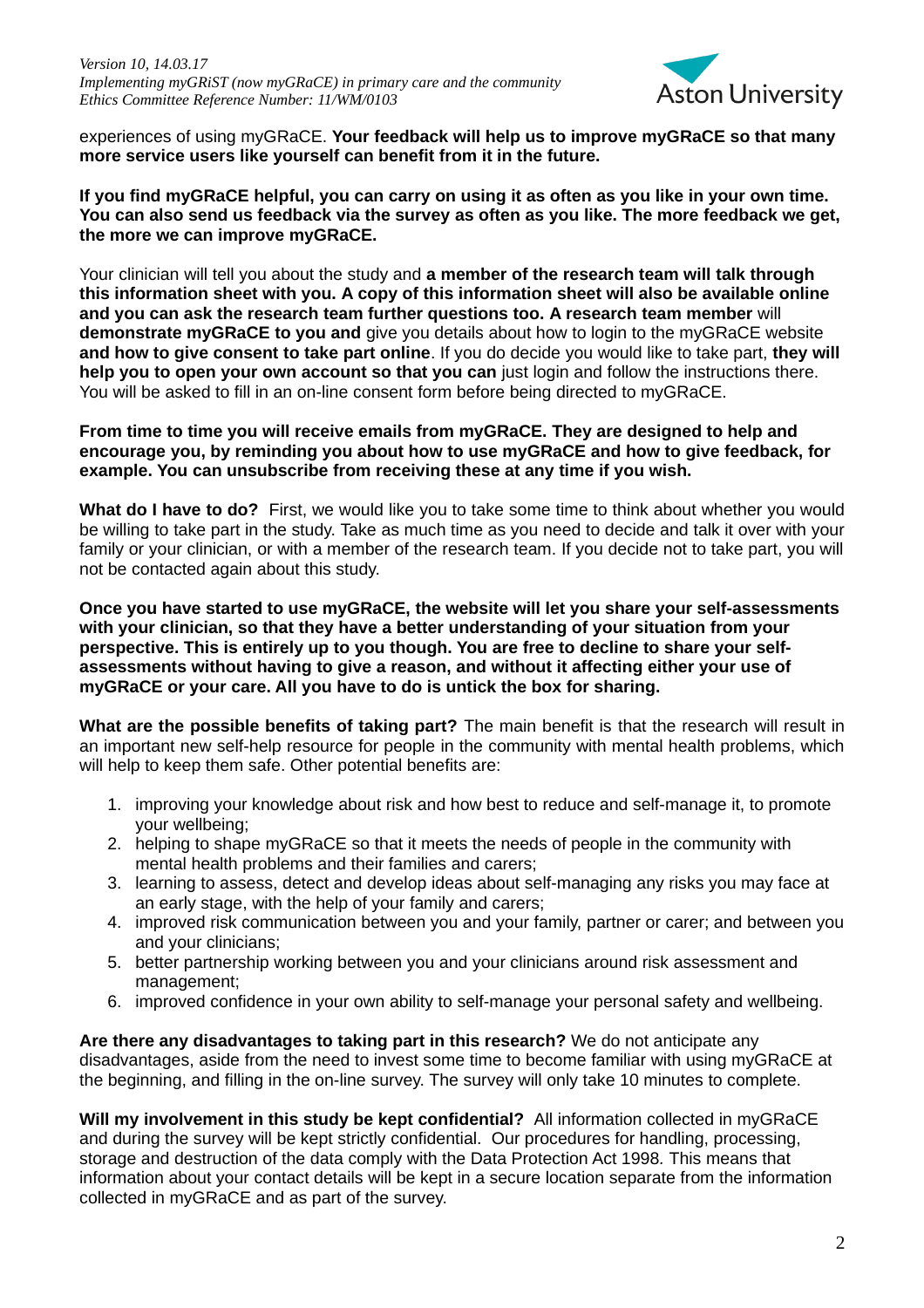

All survey and myGRaCE data will be stored electronically in an anonymous form on the secure server at Aston University. A code number will be used for reference and not your name or anything that could identify you. Only members of the research team will have access to the survey and myGRaCE information collected. You may chose to allow your clinician access to some of the myGRaCE information you collect, but this is entirely up to you. You will be able to indicate your wishes about this on-line. We will not use individually identifiable material in any of the reports we produce about the project.

In line with **Aston University** data storage policies, any survey data will be kept for a period of 5 years after the end of the research project, after which they will be destroyed. Personal information will be discarded as soon as the project is finished and the findings reported.

**We have NHS Research Ethics Committee permission to analyse information stored in the myGRaCE database in an on-going way. This is to help us answer important research questions about risk, safety and wellbeing in mental health, the results of which will benefit everyone. Again, please be assured that research findings will be completely anonymous. Noone will be able to link your details to any information in the database or to any specific research findings. This is because all personal details are stored on a completely separate secure server from the one with the anonymous myGRaCE data.** 

**What will happen if I don't want to carry on with the study?** If you decide you don't want to carry on with the study you may withdraw at any time without giving a reason and without consequence.

**What happens if I have any concerns?** If you have any concerns about anything to do with this study, you should speak to the research team and they will do their best to address them. Contact details can be found at the end of this information sheet. If they cannot help you and you still have concerns or wish to make a complaint about the way in which the study has been conducted, then you should contact the Aston University Director of Governance, Mr John Walter, at j.g.walter@aston.ac.uk or telephone 0121 204 4665.

**Alternatively, you can contact The Patient Advice & Liaison Service (PALS), which deals with queries and concerns from patients, relatives or carers regarding their health care, and can provide information on NHS services generally. Telephone: 0800 212 445 or 02476 536804 Email: [pals.complaints@covwarkpt.nhs.uk](mailto:pals.complaints@covwarkpt.nhs.uk)**

#### **Please visit the Trust website for further information: [www.covwarkpt.nhs.uk](http://www.covwarkpt.nhs.uk/)**

**What will happen to the results of the research?** The results will be used to help us improve the functionality and presentation of myGRaCE, and to develop guidance for people on how best to use it, including about partnership working with clinicians. We will write a report for our funders and a feedback document for yourself and other service users who have taken part in the research, and one for participating clinicians. We also plan to publish our findings in peer-reviewed journals.

**Who is funding the research?** The study has been funded by the Judi Meadows Memorial Fund, **and it is now partly funded by the EIT Health European Union research programme.**

**Who is providing sponsorship and professional indemnity for the study?** Sponsorship and professional indemnity are provided **by Aston University, Birmingham B7 4ET.**

**Who has reviewed the study?** This study has been reviewed by the trustees of the Judi Meadows Memorial Fund and by a panel of academic experts in the field of mental health risk assessment and service user representatives. It has also been reviewed by the National Research Ethics (NRES) Committee West Midlands - Solihull.